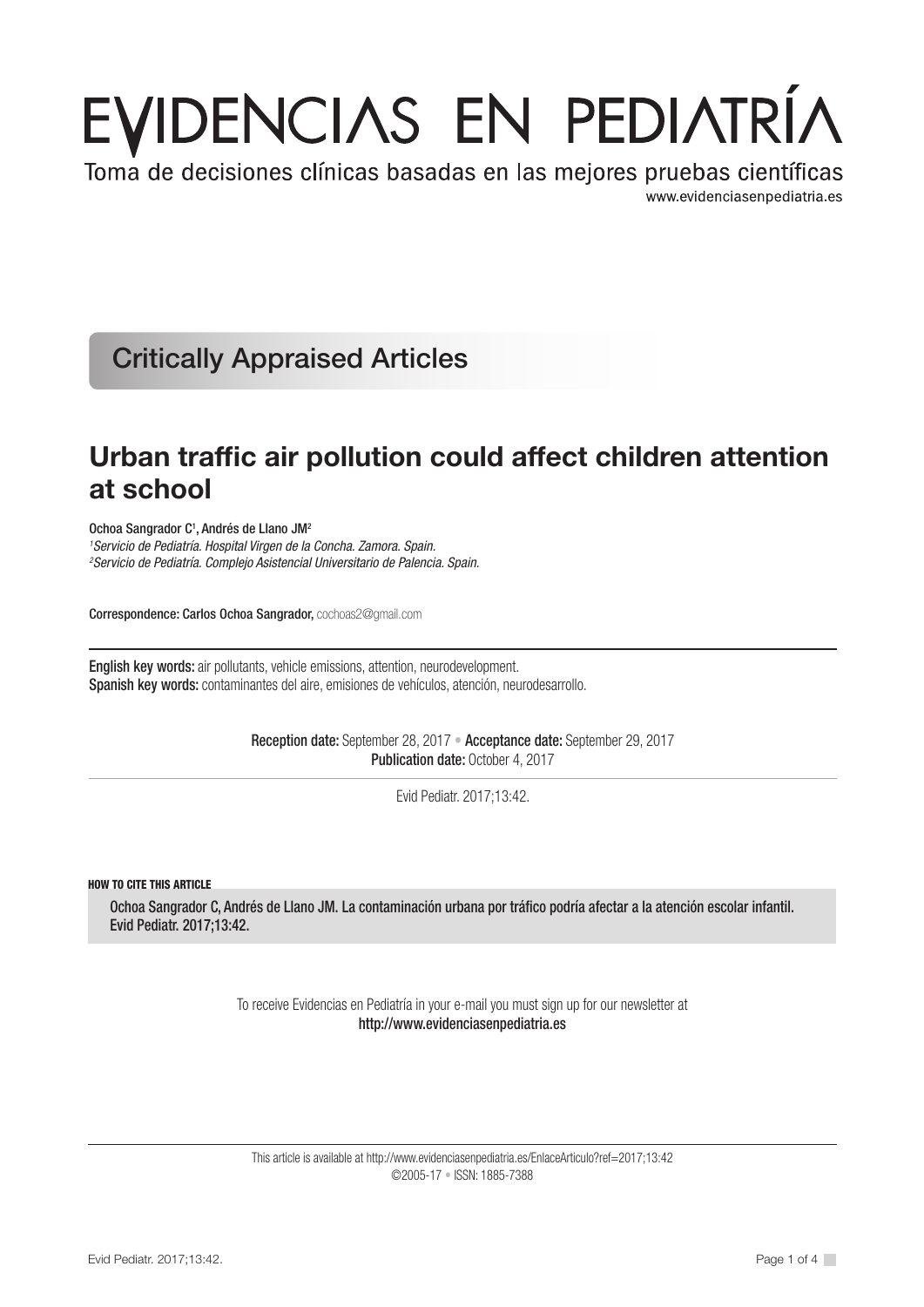# Urban traffic air pollution could affect children attention at school

Ochoa Sangrador C<sup>1</sup>, Andrés de Llano JM<sup>2</sup> *1 Servicio de Pediatría. Hospital Virgen de la Concha. Zamora. Spain. 2 Servicio de Pediatría. Complejo Asistencial Universitario de Palencia. Spain.* 

Correspondence: Carlos Ochoa Sangrador, cochoas2@gmail.com

Original article: Sunyer J, Suades-González E, García-Esteban R, Rivas I, Pujol J, Alvarez-Pedrerol M, *et al*. Traffic-related air pollution and attention in primary school children: short-term association. Epidemiology. 2017;28:181-9.

#### **Abstract**

**Authors' conclusions:** there is a short-term association between traffic-related air pollutants and fluctuations in attention, which could have deleterious effects on neurodevelopment.

**Reviewers' commentary:** the results found in this study seem applicable to our environment, due to the characteristics of the population and the type of pollution studied. Although we cannot yet quantify the medium- and long-term impact of urban pollution, it seems to be some risk, which must be taken into account, because it is preventable, when establishing recommendations and restrictions in our cities.

**Key words:** air pollutants, vehicle emissions, attention, neurodevelopment.

#### **La contaminación urbana por tráfico podría afectar a la atención escolar infantil**

#### **Resumen**

**Conclusiones de los autores del estudio:** existe asociación a corto plazo entre contaminantes atmosféricos relacionados con el tráfico y fluctuaciones en la atención, que podría tener efectos nocivos sobre el neurodesarrollo.

**Comentario de los revisores:** los resultados encontrados en este estudio parecen aplicables a nuestro medio por las características de la población y el tipo de contaminación estudiadas. Aunque no podemos todavía cuantificar la repercusión a mediolargo plazo de la contaminación urbana, parece existir cierto riesgo, que debe ser tenido en cuenta por ser prevenible, a la hora de establecer recomendaciones y restricciones en nuestras ciudades.

**Palabras clave:** contaminantes del aire, emisiones de vehículos, atención, neurodesarrollo.

### STRUCTURED ABSTRACT

**Objective:** to assess the association between daily variations in traffic-related air pollution and attention in primary school children.

**Design:** cohort study between January 2012 and March 2013.

**Setting:** classrooms in 39 schools in Barcelona (Catalonia, Spain).

**Study population:** primary school students (aged 7-10 years) without special education needs. The authors invited 5019 schoolchildren to participate, and obtained consent from the families of 2897 (59%).

**Risk factor assessment:** air quality levels were assessed through the levels of nitrogen dioxide  $(\mathsf{NO}_2)$  and elemental carbon (EC) in particle filters < 2.5 μm (PM 2.5). Measurements were made daily at a city monitoring station and twice in schools, 6 months apart, for four full days, Monday through Thursday. Schools were categorised by pollution level into high and low, by type into public or private, and by the socioeconomic vulnerability index of the neighbourhood (based on educational attainment, unemployment and occupation). The following were also measured: mean daily temperature and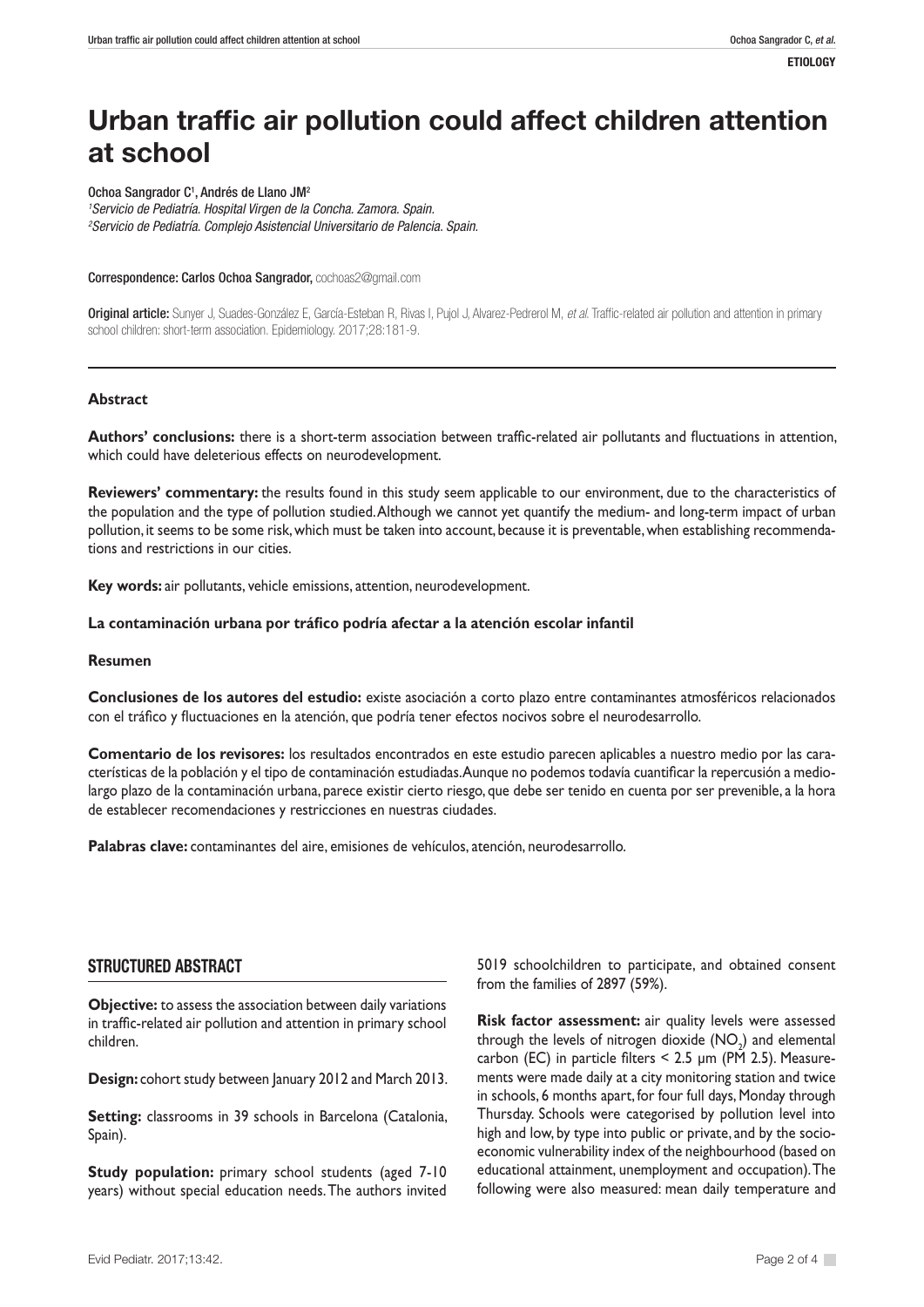relative humidity, long-term exposure to  $\mathsf{NO}_{_2}$  and EC in the home based on the geographical location of the home address, and indoor noise level in each classroom.

**Outcome measurement:** cognitive development was assessed through change in attention and working memory functions. The authors assessed four domains of children's attention processes every 3 months over four visits lasting 40 minutes each. They used the child attention network test (ANT) and the *n*-back task to assess working memory. Children with more than 30% of errors in any visit were excluded from the analysis (1.4%). Children performed the tasks on laptop computers with a specific psychology software (E-Prime, version 2.0). Teachers reported the presence or absence of symptoms of attention-deficit hyperactivity disorder (ADHD). Parents completed a strengths and difficulties questionnaire (SDQ) on child behavioural problems. The authors fit linear mixed effects models to test for associations between daily levels of pollutants and the quantitative outcomes at each visit, and negative binomial mixed regression models to assess associations with semiquantitative outcomes. Child and school variables were included as random effects in the models. The authors performed sensitivity analysis and assessed effect modification. Temporal trends were adjusted by semiparametric methods.

**Main results:** complete data were obtained for 2687 children. Daily ambient levels of both  $\mathsf{NO}_2^{}$  and EC were negatively correlated to every attention process. Children in the bottom quartile of daily exposure to ambient  $\mathsf{NO}_{_2}$  levels had a 14.8 ms (95% confidence interval [95 CI]: 11.2 to 18.4) faster time response than children in the top quartile, which was equivalent to a 1.1-month delay (95 CI: 0.84 to 1.37) in the natural developmental improvement in response speed with age. The results did not change significantly using alternative statistical models, or adjusting for indoor pollution in classrooms, sex, maternal educational attainment, ADHD symptoms, season or noise.

Attention parameters were moderately correlated with working memory, but the authors did not observe shortterm associations between pollution and working memory.

**Conclusion:** The short-term association of traffic-related air pollutants with fluctuations in attention adds to the evidence that air pollution may have harmful effects on neurodevelopment.

**Conflicts of interest:** the authors declared that they had no conflicts of interest.

**Funding source:** funded by the European Research Council (ERC Grant agreement number 268479-the BREATHE project).

## **COMMENTARY**

**Justification:** chronic exposure to urban air pollutants is associated with an increased risk of cardiovascular and respiratory disease and could have neuropsychological and behavioural effects. These pollutants could cause brain damage through inflammatory processes, glial activation or white matter injury. There are studies that suggest that traffic-related pollution is associated with the level of attention in schoolchildren, which could affect the learning process.<sup>1</sup> However, establishing the neurotoxic effects of pollution is complicated on account of the limitations of conducting studies in the general population and the multiplicity of factors involved in neurodevelopmental processes.

**Validity or scientific rigour:** this was a well-designed and executed study, with an appropriate definition of the population, exposure and effect under study. The percentage of participation was 59%, although the final sample appears to be representative. The main limitation has to do with the difficulty in establishing a temporal sequence linking measured pollution and other possible covariates with the level of attention, despite using different methods and statistical adjustments that yielded consistent results. It is not possible to exclude the potential influence of social and familial environmental factors associated with the pollution level that could affect attention without having a direct toxic effect.

**Clinical relevance:** lower levels of traffic-related urban pollution (bottom quartile versus top quartile of  $\mathsf{NO}_{2}^{\phantom{\dag}}$  levels) were associated with a quicker response speed in attention tests. The authors estimated that the delay was equivalent to a 1.1-month retardation in the maturation of the response speed. Establishing the clinical relevance of this delay is difficult insofar as these are short-term outcomes whose future repercussions cannot be guessed. In this study, memory test outcomes were not associated to short-term pollution, which had already been observed in a previously published study by the same authors, who propose that the reason for this is that working memory is more stable over time than attention.<sup>1</sup> There is evidence from animal experiments that supports the observed results, but the type of exposure and the effects under study do not allow making comparisons.<sup>2,3</sup>

**Applicability to clinical practice:** the findings of this study seem applicable to Spain given the characteristics of the population and the type of pollution under study. Although we are still unable to quantify the medium- to long-term impact of urban air pollution, there seems to be a certain risk, which, being preventable, should be taken into account when it comes to making recommendations and placing restrictions in our cities.

**Conflicts of interest:** the authors of the commentary have no conflicts of interest to declare.